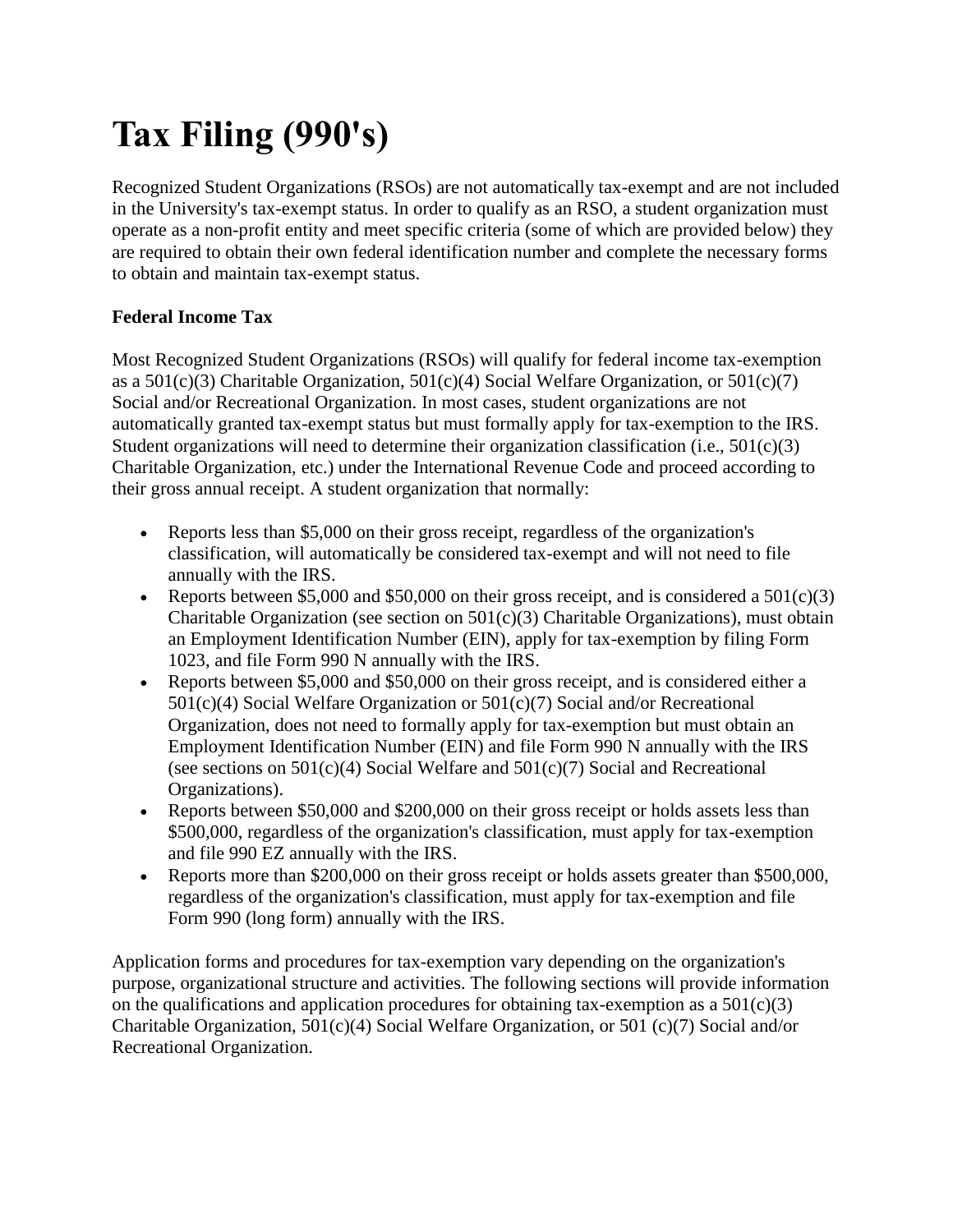NOTE: Remember, an organization normally reporting less than \$5,000 on their gross-receipt will not need to apply for tax-exemption or file annually with the IRS (organizations in this category have to need to read the following sections).

#### **501(c)(3) Charitable Organizations**

A student organization may qualify for tax-exemption under Internal Revenue Code section  $501(c)(3)$  if that organization is organized and operated exclusively for one or more of the following purposes:

- Charitable
- Religious
- Educational
- Scientific
- Literary
- Testing for public safety
- Fostering national or international amateur sports competition (but only if none of its activities involve providing athletic facilities or equipment)
- Prevention of cruelty to children or animals

Student organizations meeting these criteria may obtain tax-exempt status by filing Form 1023 with the IRS and paying the appropriate fee amount (fees range from \$400 - \$850). Student organizations wishing to apply for tax-exempt status should contact Student Organization Financial Services (SOFS). SOFS will assist student organizations with the application process. The application process involves the following steps:

- 1. Obtain an Employment Identification Number (EIN).
- 2. Fill out Form 1023.
- 3. Fill out Form 8718 and submit, including the applicable fee amount, with Form 1023.
- 4. Gather the supporting documents that must be submitted with Form 1023 (i.e., trust instrument, articles of incorporation, corporate charter, articles of association, or any other written instrument by which it is created -- bylaws may be included but may not replace the articles of incorporation).
- 5. Gather the pertinent financial data. A balance sheet for the current year and financial data for the last four years (the current year and the previous three) will be needed. Financial data should include all receipts and expenditures with explanatory statements. For more detailed information on how to document financial data, see IRS publication 557.
- 6. Every document submitted during your tax-exempt application process must include the organization name, address, EIN, and the line item number from Form 1023.
- 7. Each document sent during the application process should be a copy of the original. Do not send original documents. All copies must have the original signatures.
- 8. Wait for the IRS to respond. A response should arrive in less than 270 days. The IRS may be contacted during the waiting process for updates regarding an organization's application status.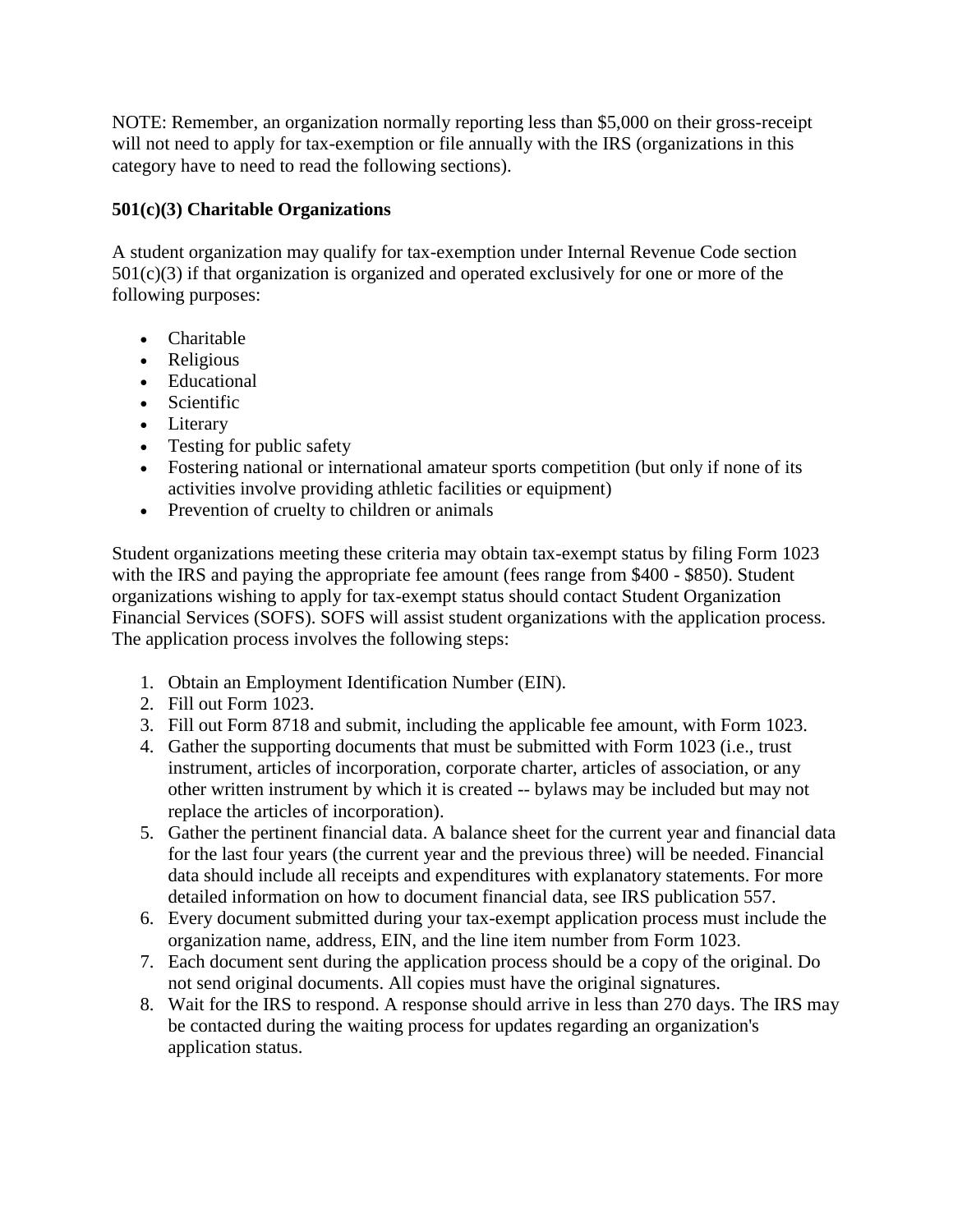According to the IRS website, a student organization's submitted Form 1023 and accompanying statements must show that all of the following are true:

- The organization is organized exclusively for, and will be operated exclusively for, one or more of the following purposes: charitable, religious, educational, scientific, literary, testing for public safety, fostering national or international amateur sports competition (but only if none of its activities involve providing athletic facilities or equipment) and/or the prevention of cruelty to children or animals.
- No part of the organization's net earnings will inure to the benefit of private shareholders or individuals. The organization must establish that it will not be organized or operated for the benefit of private interests, such as the creator or the creator's family, shareholders of the organization, other designated individuals, or persons controlled directly or indirectly by such private interests.
- The organization will not, as a substantial part of its activities, attempt to influence legislation (unless it elects to come under the provisions allowing certain lobbying expenditures) or participate to any extent in a political campaign for or against any candidate for public office.

Once federal income tax-exemption is granted, a tax-exempt organization must file the appropriate 990 form annually with the IRS. 501(c)(3) Charitable Organizations reporting:

- Between \$5,000 and \$50,000 on their gross receipt should file Form 990 N annually with the IRS.
- Between \$50,000 and \$200,000 on their gross receipt should file Form 990 EZ annually with the IRS.
- More than \$200,000 on their gross receipt should file Form 990 (long form) annually with the IRS.

## **501(c)(4) Social Welfare Organizations**

If a student organization will not be independently soliciting funds (and therefore does not need to qualify as an organization that can receive donations that are tax-deductible to the donor), and normally reports less than \$50,000 on their gross annual receipt, it can usually qualify as a taxexempt organization under section  $501(c)(4)$  or  $501(c)(7)$  of the Code without applying to the IRS; however, the following requirements will be necessary to maintain tax-exempt status:

- 1. Establish proper organizing documents. According to the IRS, these may be a: trust instrument, articles of incorporation, corporate charter, articles of association, or any other written instrument by which it is created.
- 2. Obtain an Employment Identification Number (EIN).
- 3. File Form 990 N (e-Postcard) annually.

Student organizations reporting more than \$50,000 on their gross receipts will need to apply to the IRS for tax-exempt status. A student organization may become tax-exempt under Internal Revenue Code section 501(c)(4) if: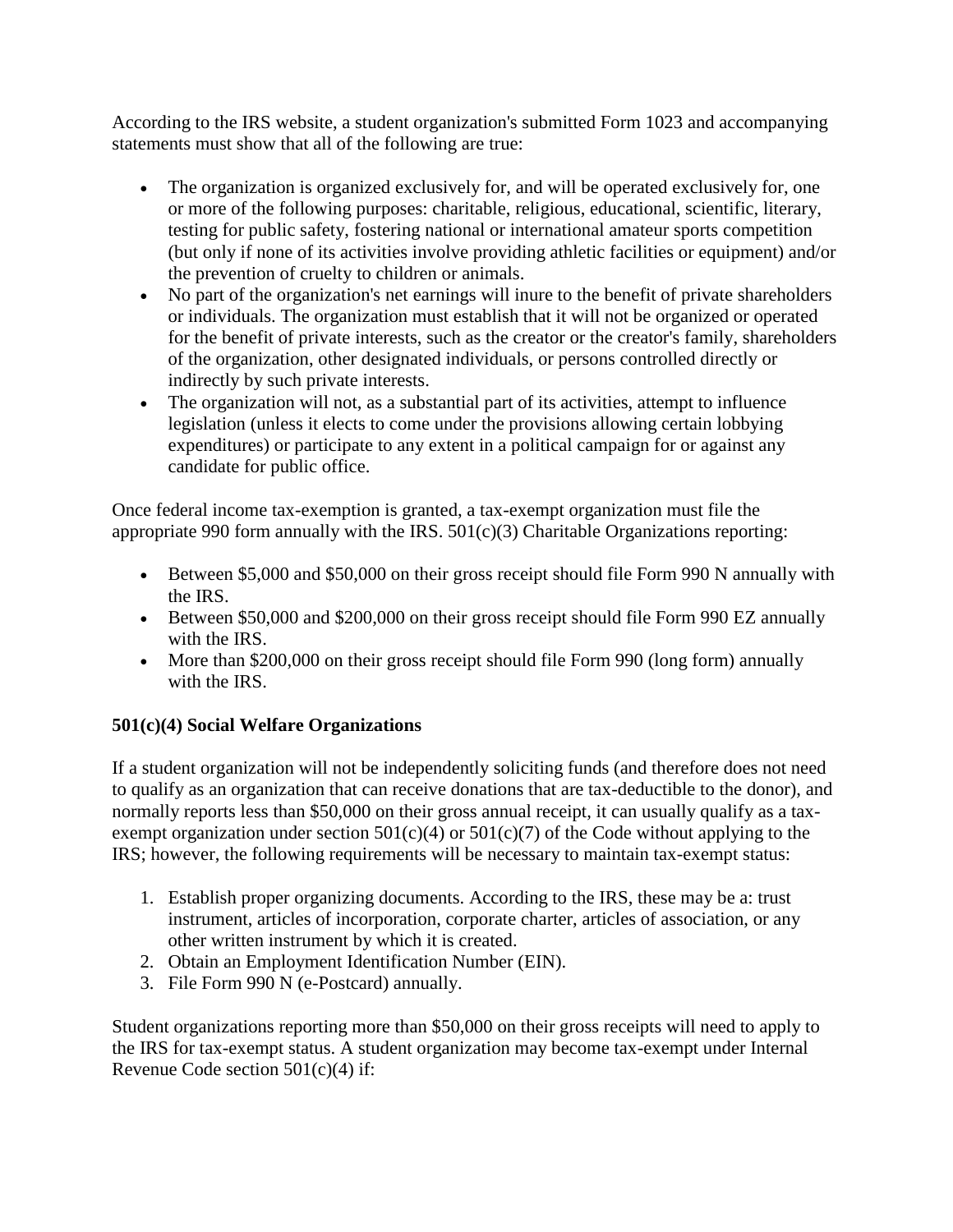- The organization is operated exclusively for the promotion of social welfare.
	- o To be operated exclusively to promote social welfare, an organization must operate primarily to further the common good and general welfare of the people of the community (such as by bringing about civic betterment and social improvements).
	- o An organization is not operated primarily for the promotion of social welfare if its primary activity is operating a social club for the benefit, pleasure, or recreation of its members, or is carrying on a business with the general public in a manner similar to organizations operated for profit.
- The organization does not primarily benefit a private group of citizens.
	- o In the exceptional case, an organization whose services are made available solely to its members may qualify. In such cases, it must be clearly established that making the service available to the membership benefits the community as a whole.
- The earnings of the organization does not inure to the benefit of any private shareholder or individual.
- The organization's primary activity does not involve carrying on a business with the general public in a manner similar to organizations operated for profit.

A student organization that qualifies as a Social Welfare Organization under section 501(c)(4) of the Code, but exceeds \$50,000 on their gross annual receipt, must file Form 1024 with the IRS and pay the appropriate fee amount (fees range from \$400 - \$850) in order to be recognized as a tax-exempt organization. Student organizations wishing to apply for tax-exempt status should contact Student Organization Financial Services (SOFS). SOFS will assist student organizations with the application process. The application process involves the following steps:

- 1. Obtain an Employment Identification Number (EIN).
- 2. Fill out Form 1024.
- 3. Fill out Form 8718 and submit, including the applicable fee amount, with Form 1024.
- 4. Gather the supporting documents that must be submitted with Form 1024 (i.e., trust instrument, articles of incorporation, corporate charter, articles of association, or any other written instrument by which it is created -- bylaws may be included but may not replace the articles of incorporation).
- 5. Gather the pertinent financial data. A balance sheet for the current year and financial data for the last four years (the current year and the previous three) will be needed. Financial data should include all receipts and expenditures with explanatory statements. For more detailed information on how to document financial data, see IRS publication 557.
- 6. Every document submitted during your tax-exempt application process must include the organization name, address, EIN, and the line item number from Form 1024.
- 7. Each document sent during the application process should be a copy of the original. Do not send original documents. All copies must have the original signatures.
- 8. Wait for the IRS to respond. A response should arrive in less than 270 days. The IRS may be contacted during the waiting process for updates regarding an organization's application status.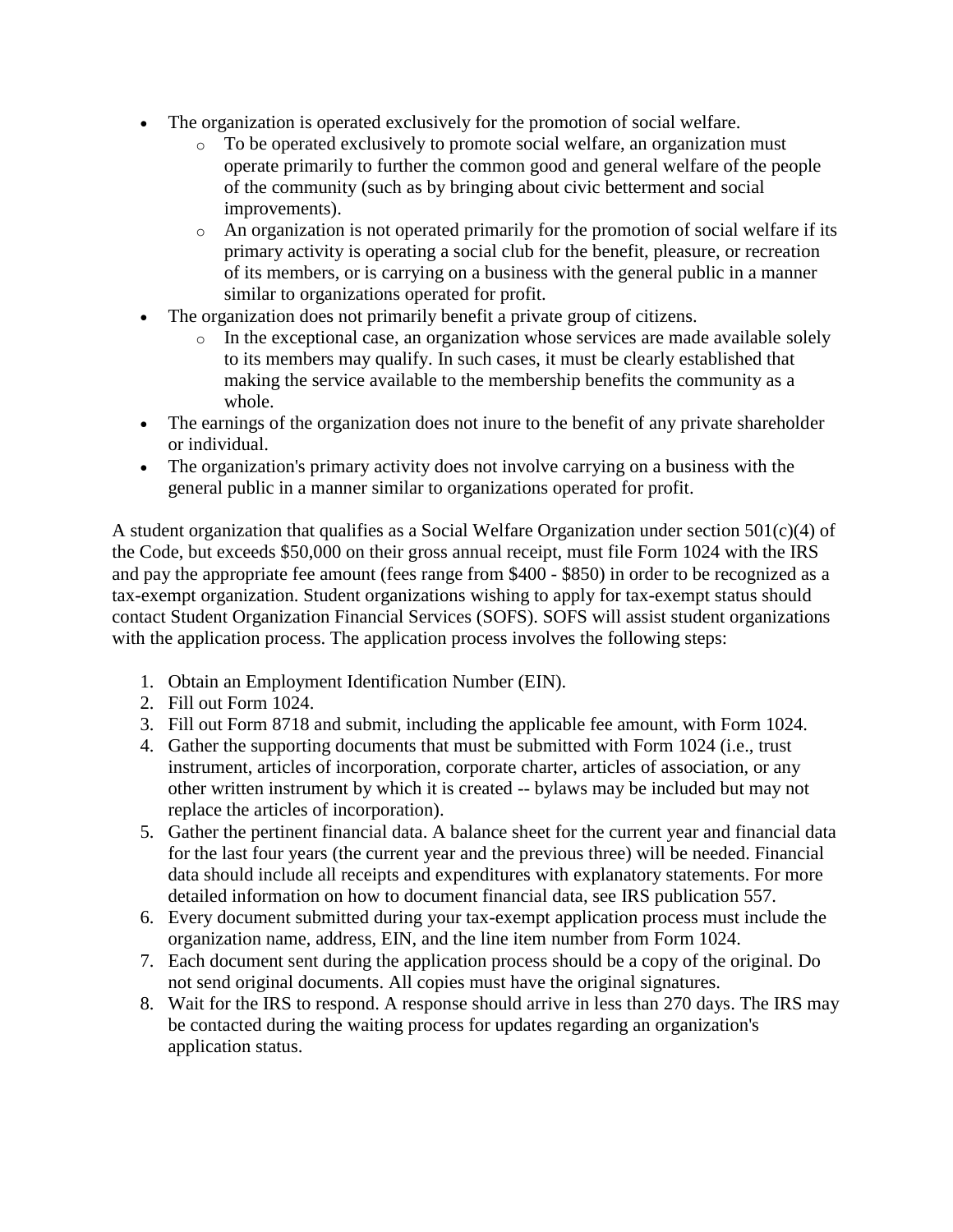Once federal income tax-exemption is granted, a tax-exempt organization must file the appropriate 990 form annually with the IRS.  $501(c)(4)$  Social Welfare Organizations reporting:

- Between \$5,000 and \$50,000 on their gross receipt should file Form 990 N annually with the IRS.
- Between \$50,000 and \$200,000 on their gross receipt should file Form 990 EZ annually with the IRS.
- More than \$200,000 on their gross receipt should file Form 990 (long form) annually with the IRS.

## **Tax-Exemption for 501(c)(7) Social and Recreational Organizations**

If a student organization will not be independently soliciting funds (and therefore does not need to qualify as an organization that can receive donations that are tax-deductible to the donor), and normally reports less than \$50,000 on their gross annual receipt, it can usually qualify as a taxexempt organization under section  $501(c)(4)$  or  $501(c)(7)$  of the Code without applying to the IRS; however, the following requirements will be necessary to maintain tax-exempt status:

- 1. Establish proper organizing documents. According to the IRS, these may be a: trust instrument, articles of incorporation, corporate charter, articles of association, or any other written instrument by which it is created.
- 2. Obtain an Employment Identification Number (EIN).
- 3. File Form 990 N (e-Postcard) annually.

Student organizations reporting more than \$50,000 on their gross receipts will need to apply to the IRS for tax-exempt status. A student organization may become tax-exempt under Internal Revenue Code section  $501(c)(7)$  if that organization meets the following requirements listed on the IRS website. See bullets below:

- Requirements for Exemption In General: To be exempt under Internal Revenue Code section 501(c)(7), a social club must be organized for pleasure, recreation, and other similar nonprofitable purposes and substantially all of its activities must be for these purposes. A club will not be recognized as tax exempt if its charter, by laws, or other governing instrument, or any written policy statement provides for discrimination against any person based on race, color, or religion. There is an exception, however, for a club that in good faith limits its membership to members of a particular religion, to further the teachings or principles of that religion and not to exclude individuals of a particular race or color.
- Personal Contact Required: An essential earmark of an exempt club is personal contact, commingling, and face-to-face fellowship. Members must share interests and have a common goal directed toward pleasure, recreation, and other nonprofitable purposes. Fellowship need not be present between each member and every other member of the club so long as it is a material part in the life of the organization. A statewide or nationwide organization that is made up of individual members, but is divided into local groups, satisfies this requirement if fellowship is a material part of the life of each local group.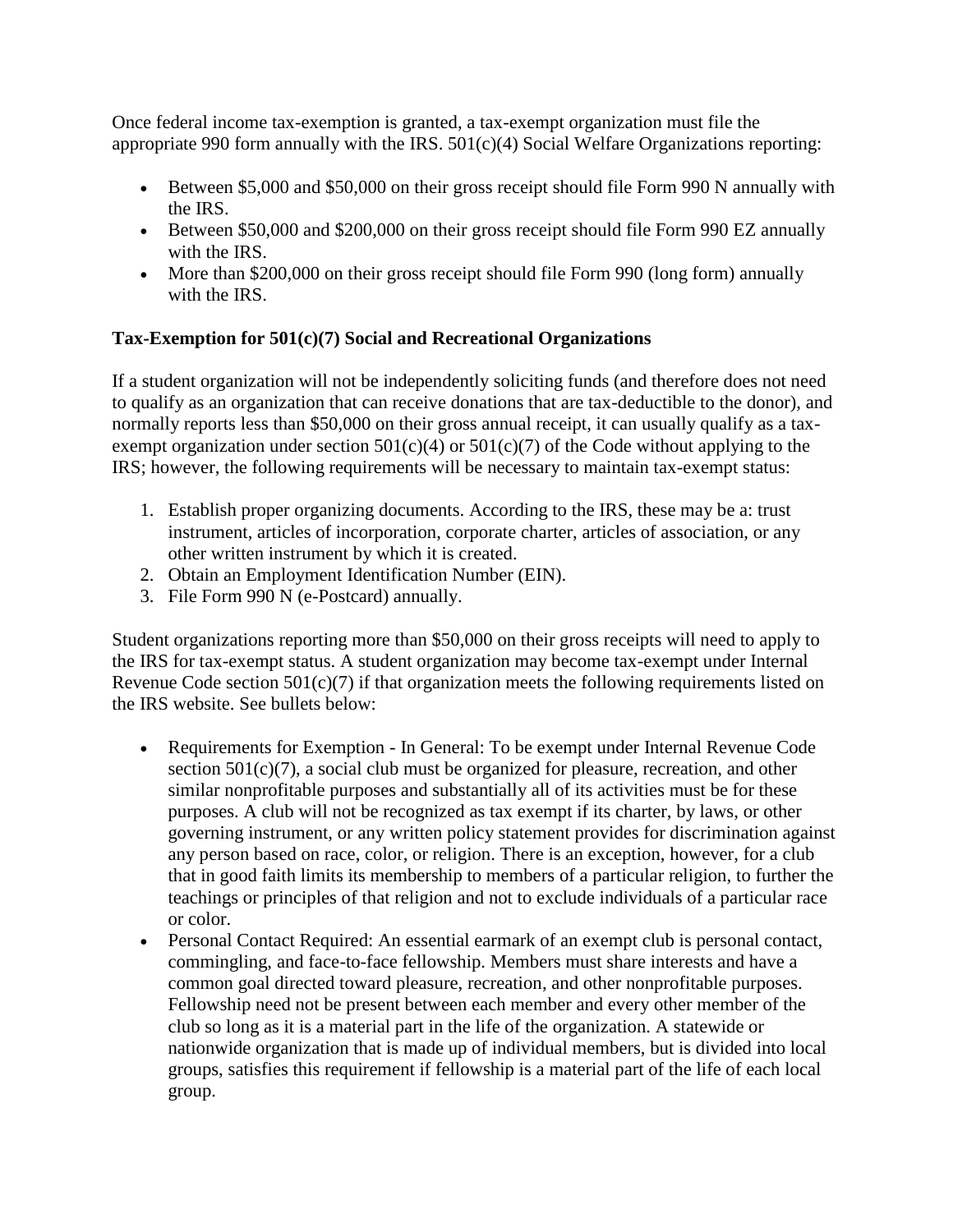- Limited Membership Required: Another earmark of a social club is limited membership. A club that issues corporate memberships is dealing with the general public (the corporation's employees). Evidence that a club's facilities will be open to the general public (persons other than members or their dependents or guests) may cause denial of exemption. This does not mean, however, that any dealing with outsiders will automatically deprive a club of exemption.
- Support by Membership Dues Required: In general, a club should be supported solely by membership fees, dues, and assessments. A section  $501(c)(7)$  organization may receive up to 35 percent of its gross receipts, including investment income, from sources outside of its membership without losing its tax-exempt status. No more than 15 percent of this amount may be derived from the use of the club's facilities or services by the general public or from other activities not furthering social or recreational purposes for members. If an organization has non-member income that exceeds these limits, all the facts and circumstances will be considered in determining whether the club continues to qualify for exempt status.
- Inurement Prohibited: The statute prohibits exemption if any part of the organization's net earnings inures to the benefit of any person having a personal and private interest in the activities of the organization. Inurement is not limited to overt distributions; even undistributed earnings may benefit members by decreasing membership dues or increasing the services the club makes available to its members without a corresponding increase in dues or other fees paid for club support. Fixed fee payments to members who bring new members into the club are not an inurement of the club's net earnings, if the payments are reasonable compensation for performing necessary administrative service.

A student organization that qualifies as a Social Club under section 501(c)(7) of the Code, but exceeds \$50,000 on their gross annual receipt, must file Form 1024 with the IRS and pay the appropriate fee amount (fees range from \$400 - \$850) in order to be recognized as a tax-exempt organization. Student organizations wishing to apply for tax-exempt status should contact Student Organization Financial Services (SOFS). SOFS will assist student organizations with the application process. The application process involves the following steps:

- 1. Obtain an Employment Identification Number (EIN).
- 2. Fill out Form 1024.
- 3. Fill out Form 8718 and submit, including the applicable fee amount, with Form 1024.
- 4. Gather the supporting documents that must be submitted with Form 1024 (i.e., trust instrument, articles of incorporation, corporate charter, articles of association, or any other written instrument by which it is created -- bylaws may be included but may not replace the articles of incorporation).
- 5. Gather the pertinent financial data. A balance sheet for the current year and financial data for the last four years (the current year and the previous three) will be needed. Financial data should include all receipts and expenditures with explanatory statements. For more detailed information on how to document financial data, see IRS publication 557.
- 6. Every document submitted during your tax-exempt application process must include the organization name, address, EIN, and the line item number from Form 1024.
- 7. Each document sent during the application process should be a copy of the original. Do not send original documents. All copies must have the original signatures.